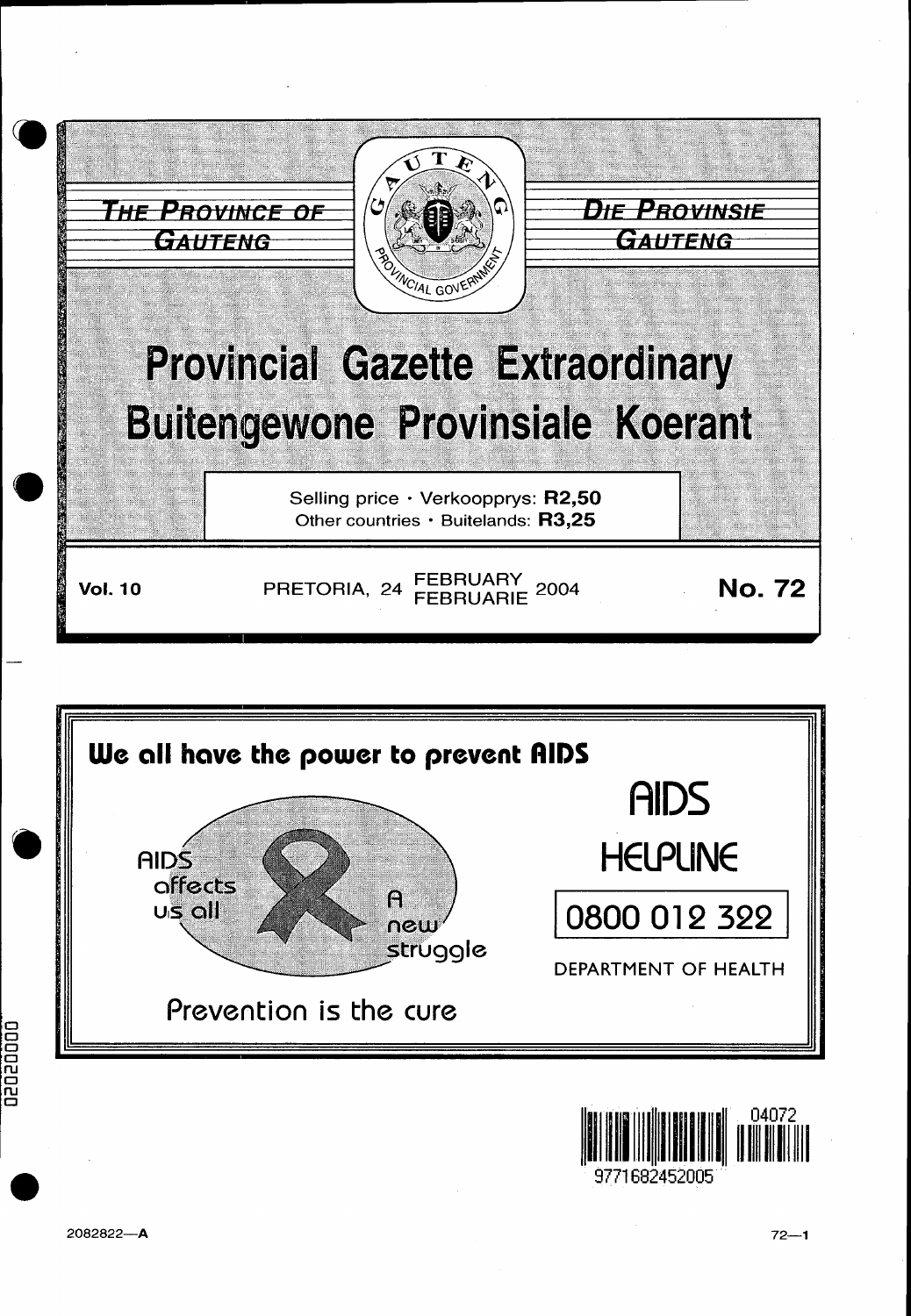# **CONTENTS • INHOUD**

 $\hat{\boldsymbol{\theta}}$ 

| No. |  | No. | Page Gazette<br>No. |
|-----|--|-----|---------------------|
|     |  |     |                     |

# **GENERAL NOTICES**

| 581 Town-planning and Townships Ordinance (15/1986): Declaration as an approved township: Montana Extension 51. | 72 |
|-----------------------------------------------------------------------------------------------------------------|----|
|                                                                                                                 |    |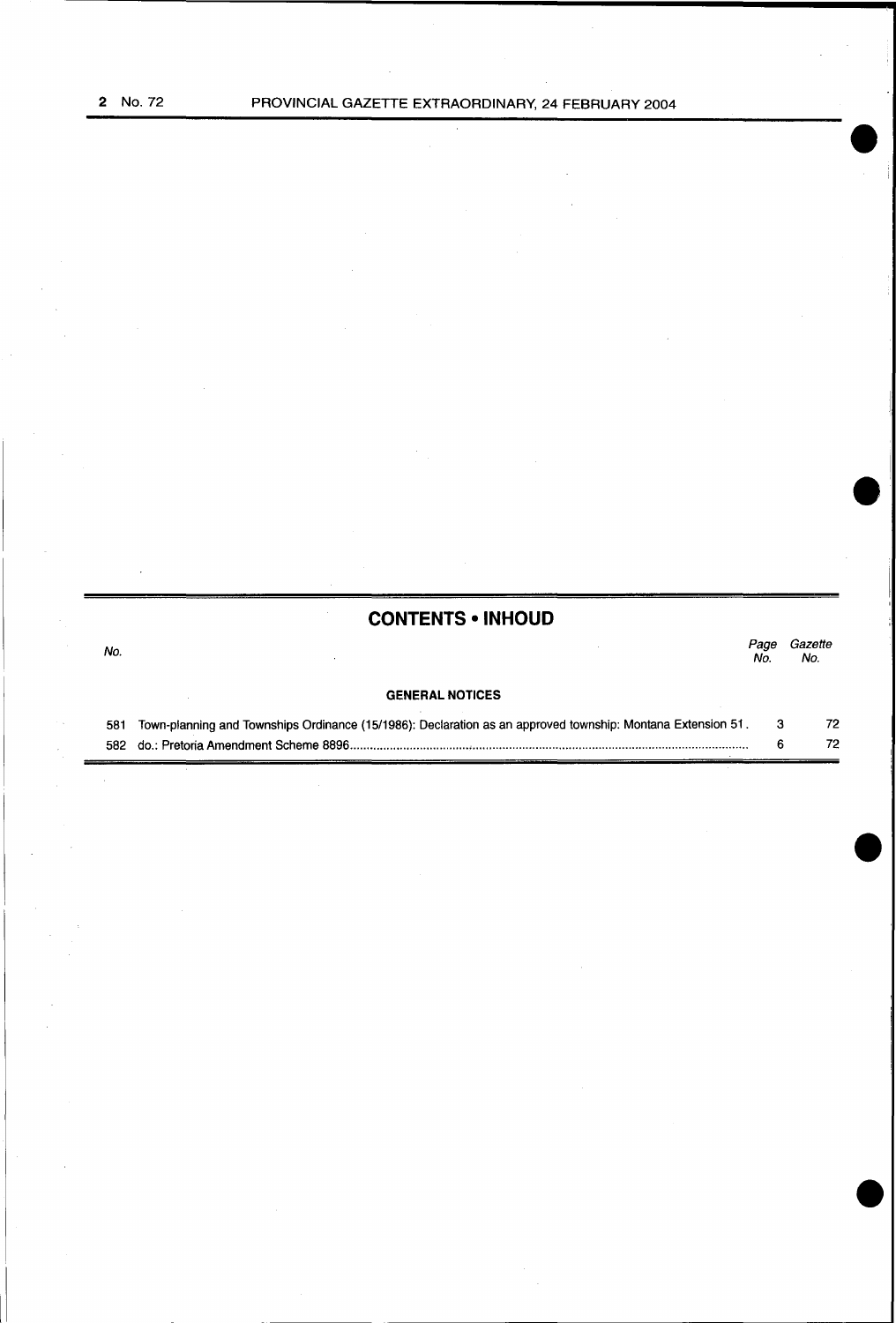# GENERAL NOTICES

# NOTICE 581 OF 2004

# DECLARATION AS APPROVED TOWNSHIP

In terms of Section 69 of the Town-planning and Townships Ordinance, 1965 (Ordinance 25 of 1965), the Administrator hereby declares Montana Extension 51 Township to be an approved township, subject to the conditions set out in the Schedule hereto.

GO 15/3/2/3/63

## SCHEDULE

CONDITIONS UNDER WHICH THE APPLICATION MADE BY EFTYHIAS BOULEVARD (PROPRIETARY) LIMITED UNDER THE PROVISIONS OF THE TOWN-PLANNING AND TOWNSHIPS ORDINANCE, 1965, FOR PERMISSION TO ESTABLISH A TOWNSHIP ON PORTION 97 (A PORTION OF PORTION 9) OF THE FARM HARTEBEESTFONTEIN NO. 324, J.R., PROVINCE OF GAUTENG, HAS BEEN GRANTED

### 1. CONDITIONS OF ESTABLISHMENT

(1) NAME

The name of the township shall be Montana Extension 51.

#### (2) DESIGN

**COOCCCC** 

The township shall consist of erven and streets as indicated on General Plan S.G. No. 6786/1998.

#### (3) STORMWATER DRAINAGE AND STREET CONSTRUCTION

(a) The township owner shall on request by the local authority submit to such authority for its approval a detailed scheme complete with plans, sections and specifications, prepared by a civil engineer approved by the local authority, for the collection and disposal of stormwater throughout the township by means of properly constructed works and for the construction, tarmacadamising, kerbing and channelling of the streets therein together with the provision of such retaining walls as may be considered necessary by the local authority.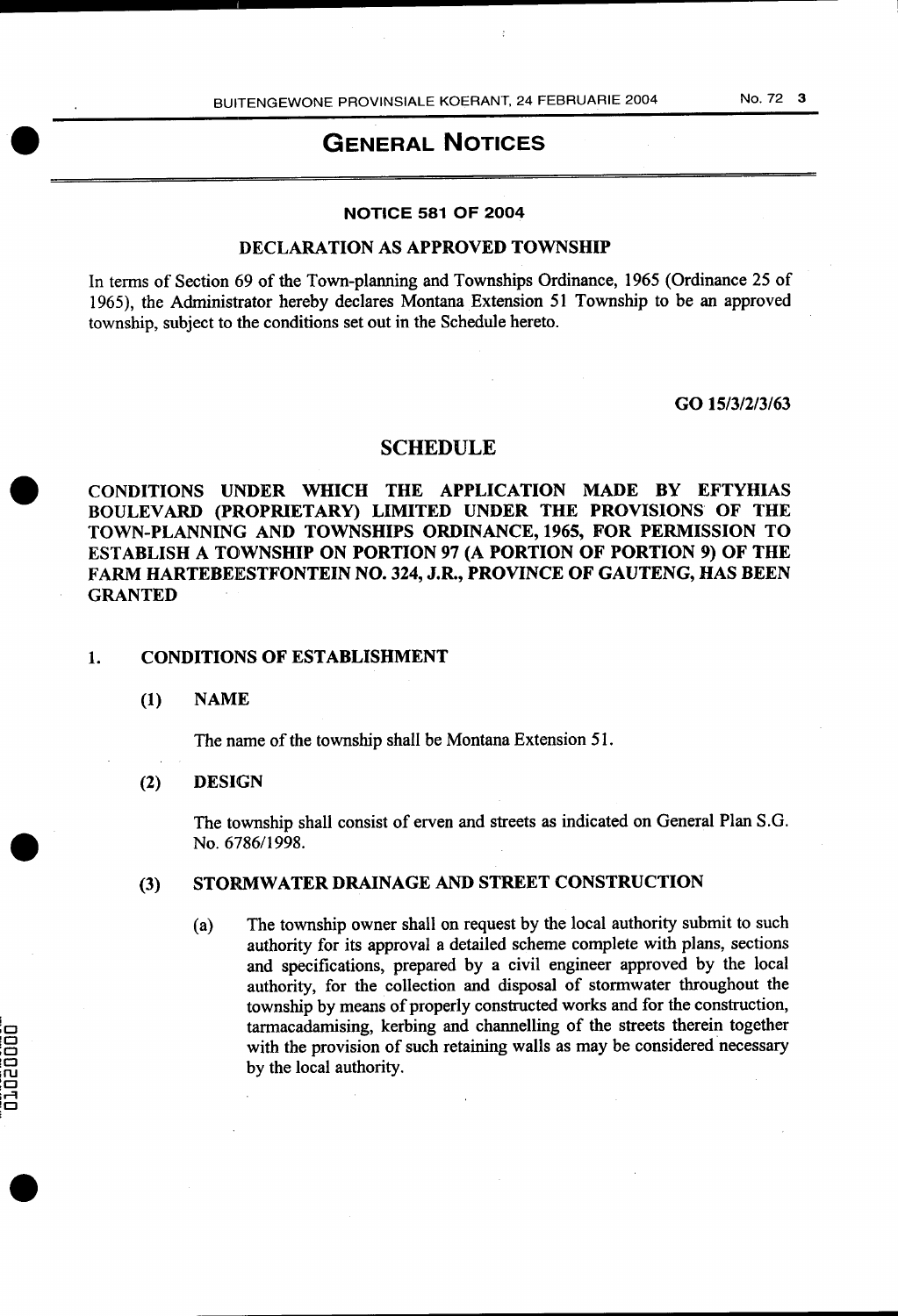Furthermore, the scheme shall indicate the route and gradient by which each erf gains access to the street on which it abuts.

- (b) The township owner shall, when required by the local authority to do so, carry out the approved scheme at its own expense on behalf and to the satisfaction of the local authority under the supervision of a civil engineer approved by the local authority.
- (c) The township owner shall be responsible for the maintenance of the streets to the satisfaction of the local authority until the streets have been constructed as set out in subclause (b).
- (d) If the township owner fails to comply with the provisions of paragraphs (a), (b) and (c) hereof the local authority shall be entitled to do the work at the cost of the township owner.

#### (4) ENDOWMENT

The township owner shall, in terms of the provisions of section  $63(1)(b)$  of the Town~ planning and Townships Ordinance, 1965, pay a lump sum endowment of R135 000-00 to the local authority for the provision of land for a park (public open space).

Such endowment shall be payable in terms of section 73 of the said Ordinance.

#### (5) DISPOSAL OF EXISTING CONDITIONS OF TITLE

All erven shall be made subject to existing conditions and servitudes, if any, including the reservation of rights to minerals, but excluding the servitude in favour of the City Council of Pretoria registered in terms of Notarial Deed of Servitude No. Al/90, which affects a street in the township only.

# (6) DEMOLITION OF BUILDINGS AND STRUCTURES

The township owner shall at its own expense cause all existing buildings and structures situated within the building line reserves, side spaces or over common boundaries to be demolished to the satisfaction of the local authority, when required by the local authority to do so.

# (7) REMOVAL OR REPLACEMENT OF MUNICIPAL SERVICES

If, by reason of the establishment of the township, it should become necessary to remove or replace any existing municipal services, the cost thereof shall be borne by the township owner.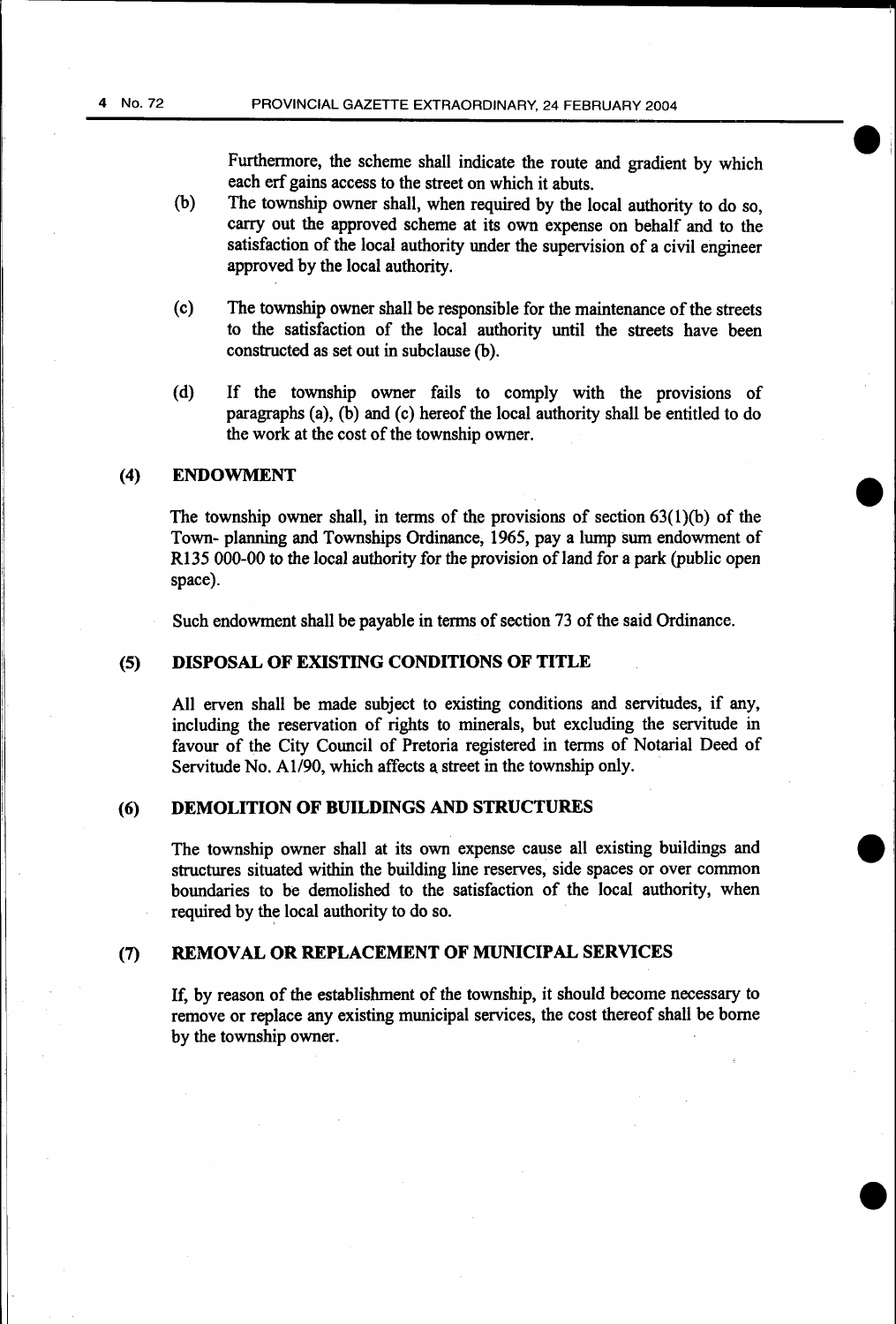### 3. CONDITIONS OF TITLE

CJ CJ  $\Box$ CJ  $\overline{\mathbf{u}}$ CJ -7  $\Box$ 

The erven shall be subject to the following conditions imposed by the Administrator in terms of the provisions of the Town-planning and Townships Ordinance, 1965.

- (1) The erf is subject to a servitude, 2 m wide, in favour of the local authority, for sewerage and other municipal purposes, along any two boundaries other than a street boundary and in the case of a panhandle erf, an additional servitude for municipal purposes 2 m wide across the access portion of the erf, if and when required by the local authority: Provided that the local authority may dispense with any such servitude.
- (2) No building or other structure shall be erected within the aforesaid servitude area . and no large-rooted trees shall be planted within the area of such servitude or within 2 m thereof.
- (3) The local authority shall be entitled to deposit temporarily on the land adjoining the aforesaid servitude such material as may be excavated by it during the course of the construction, maintenance or removal of such sewerage mains and other works as it in its discretion may deem necessary and shall further be entitled to reasonable access to the said land for the aforesaid purpose subject to any damage done during the process of the construction, maintenance or removal of such sewerage mains and other works being made good by the local authority.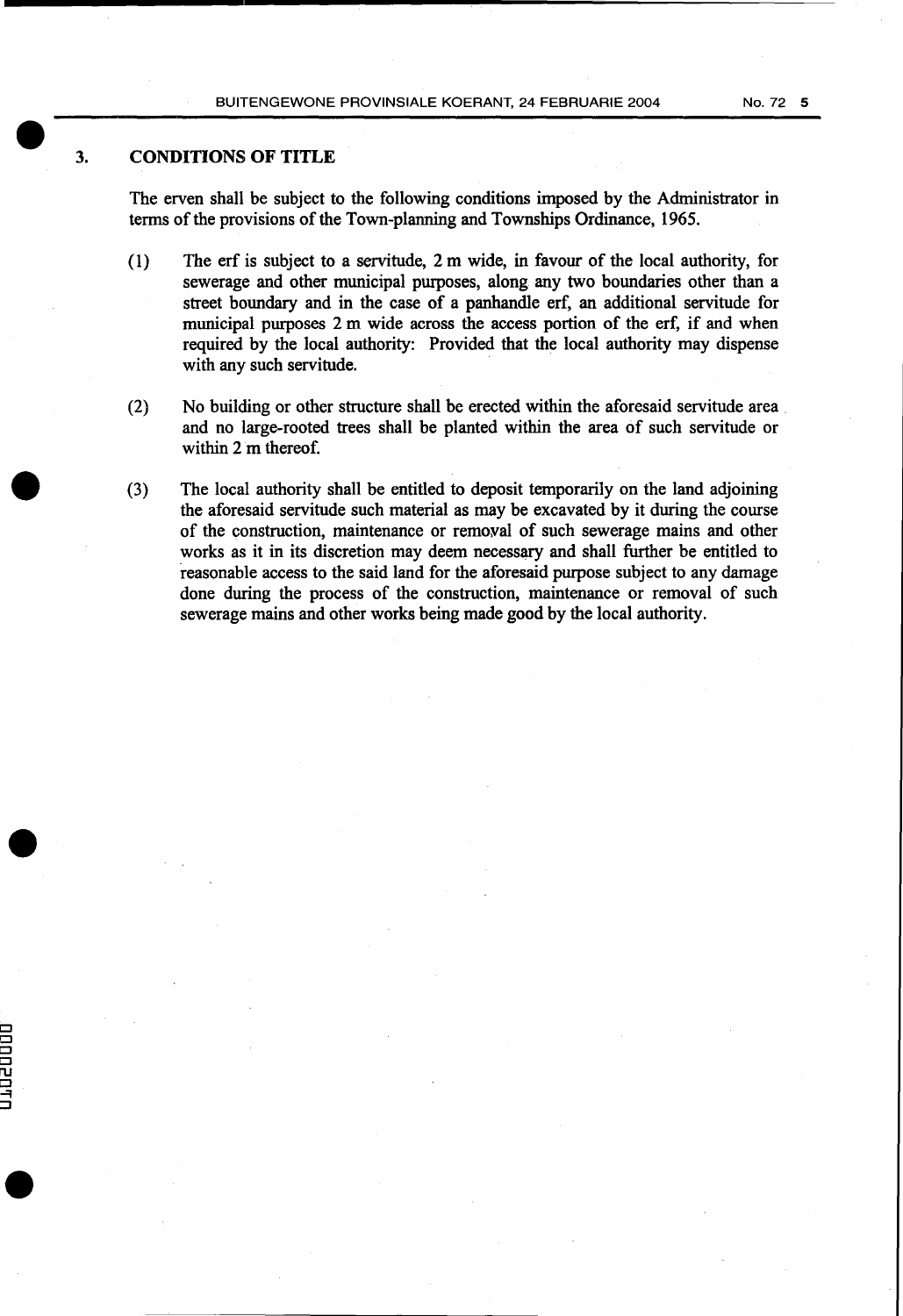## NOTICE 582 OF 2004

### PRETORIA AMENDMENT SCHEME 8896

The Administrator hereby, in terms of the provisions of Section 89(1) of the Town-planning and Townships Ordinance, 1965, declares that he approved an amendment scheme, being an amendment of Pretoria Town-planning Scheme 1974, comprising the same land as included in the township of Montana Extension 51.

Map 3 and the scheme clauses of the amendment scheme are filed with the Gauteng Provincial Government, (Department of Development Planning and Local Government), Johannesburg, and the Town Clerk Pretoria, and are open for inspection at all reasonable times

The amendment is known as Pretoria Amendment Scheme 8896.

DPLG 11/3/14/C/5 (8896)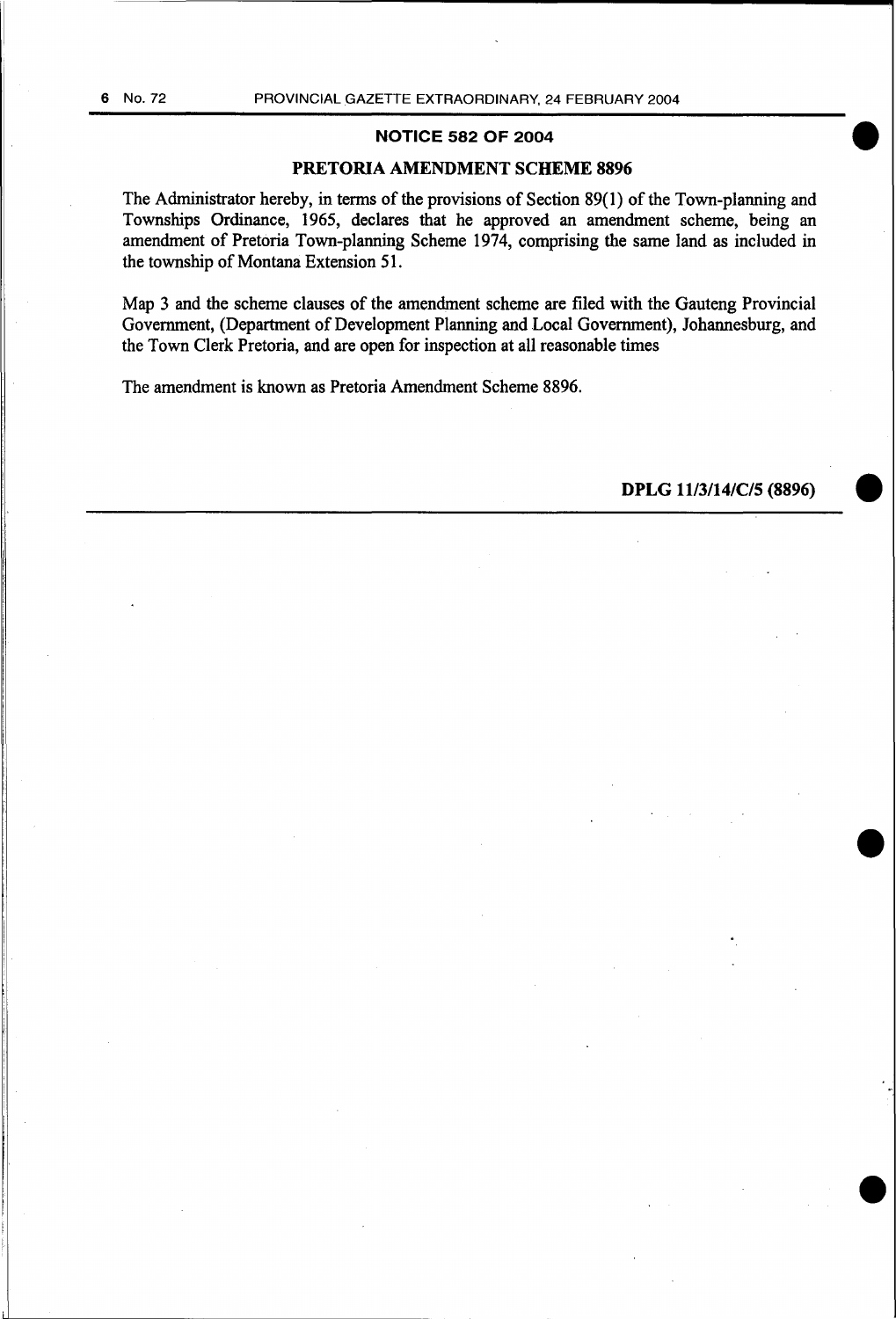BUITENGEWONE PROVINSIALE KOERANT, 24 FEBRUARIE 2004

 $5 - 18 - 11 - 1$ 

No. 72 7

|                                                                                                                                                                           |  | <b>IMPORTANT NOTICE</b>                |  |  |  |  |
|---------------------------------------------------------------------------------------------------------------------------------------------------------------------------|--|----------------------------------------|--|--|--|--|
| The                                                                                                                                                                       |  |                                        |  |  |  |  |
| <b>Gauteng Provincial Gazette Function</b>                                                                                                                                |  |                                        |  |  |  |  |
| will be transferred to the                                                                                                                                                |  |                                        |  |  |  |  |
| <b>Government Printer in Pretoria</b>                                                                                                                                     |  |                                        |  |  |  |  |
| as from 2nd January 2002                                                                                                                                                  |  |                                        |  |  |  |  |
| <b>NEW PARTICULARS ARE AS FOLLOWS:</b>                                                                                                                                    |  |                                        |  |  |  |  |
| <b>Physical address:</b>                                                                                                                                                  |  | <b>Postal address:</b>                 |  |  |  |  |
| <b>Government Printing Works.</b>                                                                                                                                         |  | Private Bag X85                        |  |  |  |  |
| <b>149 Bosman Street</b>                                                                                                                                                  |  | Pretoria                               |  |  |  |  |
| Pretoria                                                                                                                                                                  |  | 0001                                   |  |  |  |  |
| New contact persons: Awie van Zyl Tel.: (012) 334-4523                                                                                                                    |  |                                        |  |  |  |  |
|                                                                                                                                                                           |  | Mrs H. Wolmarans Tel.: (012) 334-4591  |  |  |  |  |
| Fax number: (012) 323-8805                                                                                                                                                |  |                                        |  |  |  |  |
| E-mail address: awvanzyl@print.pwv.gov.za                                                                                                                                 |  |                                        |  |  |  |  |
| <b>Contact persons for subscribers:</b>                                                                                                                                   |  |                                        |  |  |  |  |
|                                                                                                                                                                           |  | Mrs S. M. Milanzi Tel.: (012) 334-4734 |  |  |  |  |
|                                                                                                                                                                           |  | Mrs J. Wehmeyer Tel.: (012) 334-4753   |  |  |  |  |
|                                                                                                                                                                           |  | Fax.: (012) 323-9574                   |  |  |  |  |
| This phase-in period is to commence from <b>November 2001</b> (suggest date of<br>advert) and notice comes into operation as from 2 January 2002.                         |  |                                        |  |  |  |  |
| Subscribers and all other stakeholders are advised to send their advertise-<br>ments directly to the Government Printing Works, two weeks before the<br>2nd January 2002. |  |                                        |  |  |  |  |
| In future, adverts have to be paid in advance<br>before being published in the Gazette.                                                                                   |  |                                        |  |  |  |  |
| <b>HENNIE MALAN</b>                                                                                                                                                       |  |                                        |  |  |  |  |
| <b>Director: Financial Management</b>                                                                                                                                     |  |                                        |  |  |  |  |
| Office of the Premier (Gauteng)                                                                                                                                           |  |                                        |  |  |  |  |

 $\bar{z}$